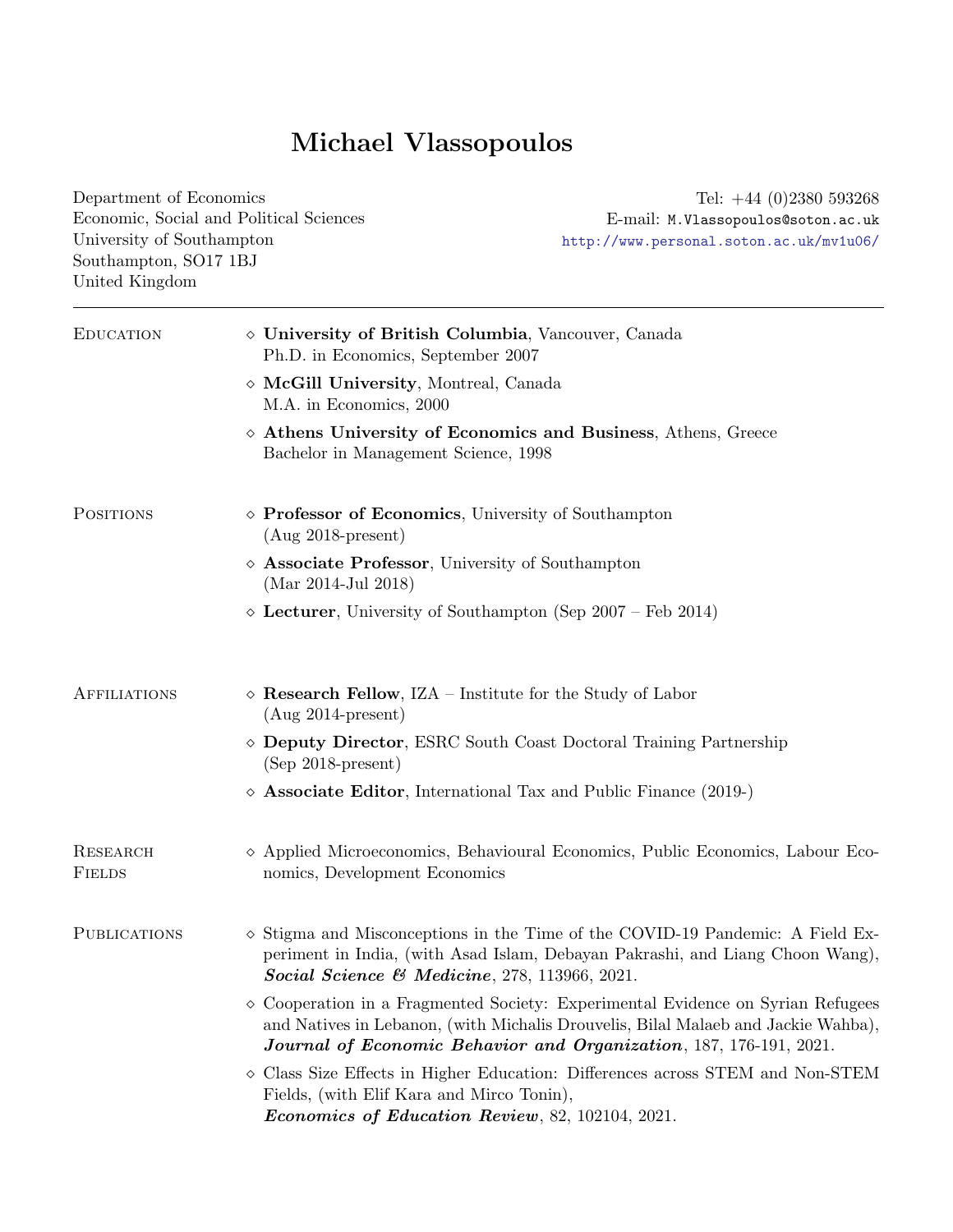- $\Diamond$  "The Good News about Bad News": Information about Past Organisational Failure and its Impact on Worker Productivity, (with Sabrina Jeworrek and Vanessa Mertins), *Leadership Quarterly*, forthcoming.
- $\Diamond$  "Competitive Preferences and Ethnicity: Experimental Evidence from Bangladesh," (with Abu Siddique), *Economic Journal*, 130(627), 793-821, 2020.
- $\Diamond$  "When the market drives you crazy: Stock market returns and fatal car accidents," (with Corrado Giulietti and Mirco Tonin), Journal of Health Economics, 70, 102245, 2020.
- $\Diamond$  "Voting as a War of Attrition," (with Max Kwiek and Helia Marreiros), Journal of Economic Behavior and Organization, 167, 104-121, 2019.
- $\Diamond$  "Dynamic Incentive Effects of Team Formation: Experimental Evidence," (with Thomas Gall and Xiaocheng Hu), Journal of Economics and Management Strategy, 28(4), 687-712, 2019.
- $\circ$  "Racial Discrimination in Local Public Services: A Field Experiment in the US," (with Corrado Giulietti and Mirco Tonin),

```
Journal of the European Economic Association, 17(1), 165-204, 2019.
```
- $\Diamond$  "Now that you mention it": A Survey Experiment on Information, Inattention and Online Privacy, (with Helia Marreiros, Mirco Tonin and m.c. schraefel), Journal of Economic Behavior and Organization, 140, 1-17, 2017.
- $\Diamond$  "Sharing One's Fortune? An Experimental Study on Earned Income and Giving," (with Mirco Tonin), Journal of Behavioral and Experimental Economics, 66, 112-118, 2017.
- $\circ$  "Putting a Foot in the Door': Volunteer Hiring and Organizational Form," The Manchester School, 85(2), 133-162, 2017.
- $\Diamond$  "An Experimental Study of Voting with Costly Delay," (with Max Kwiek and Helia Marreiros), *Economics Letters*, 140, 23-26, 2016.
- $\Diamond$  "Peer Pressure and Productivity: The Role of Observing and Being Observed," (with Sotiris Georganas and Mirco Tonin), Journal of Economic Behavior and Organization, 117, 223-232, 2015.
- $\Diamond$  "Corporate Philanthropy and Productivity: Evidence from an Online Real Effort Experiment," (with Mirco Tonin), **Management Science**,  $61(8)$ , 1795-1811, 2015.
- $\Diamond$  "Are Public Sector Workers Different? Cross-European Evidence from Elderly Workers and Retirees," (with Mirco Tonin), IZA Journal of Labor Economics, 4:11, 2015.
- $\Diamond$  "An Experimental Investigation of Intrinsic Motivations for Giving," (with Mirco Tonin), Theory and Decision,  $76(1)$ ,  $47-67$ ,  $2014$ .
- $\Diamond$  "Cheating in the Workplace: An Experimental Study of the Impact of Bonuses and Productivity," (with David Gill and Victoria Prowse), Journal of Economic Behavior and Organization, 96, 120-134, 2013.
- $\circ$  "Experimental Evidence of Self-Image Concerns as Motivation for Giving," (with Mirco Tonin), Journal of Economic Behavior and Organization, 90, 19-27, 2013.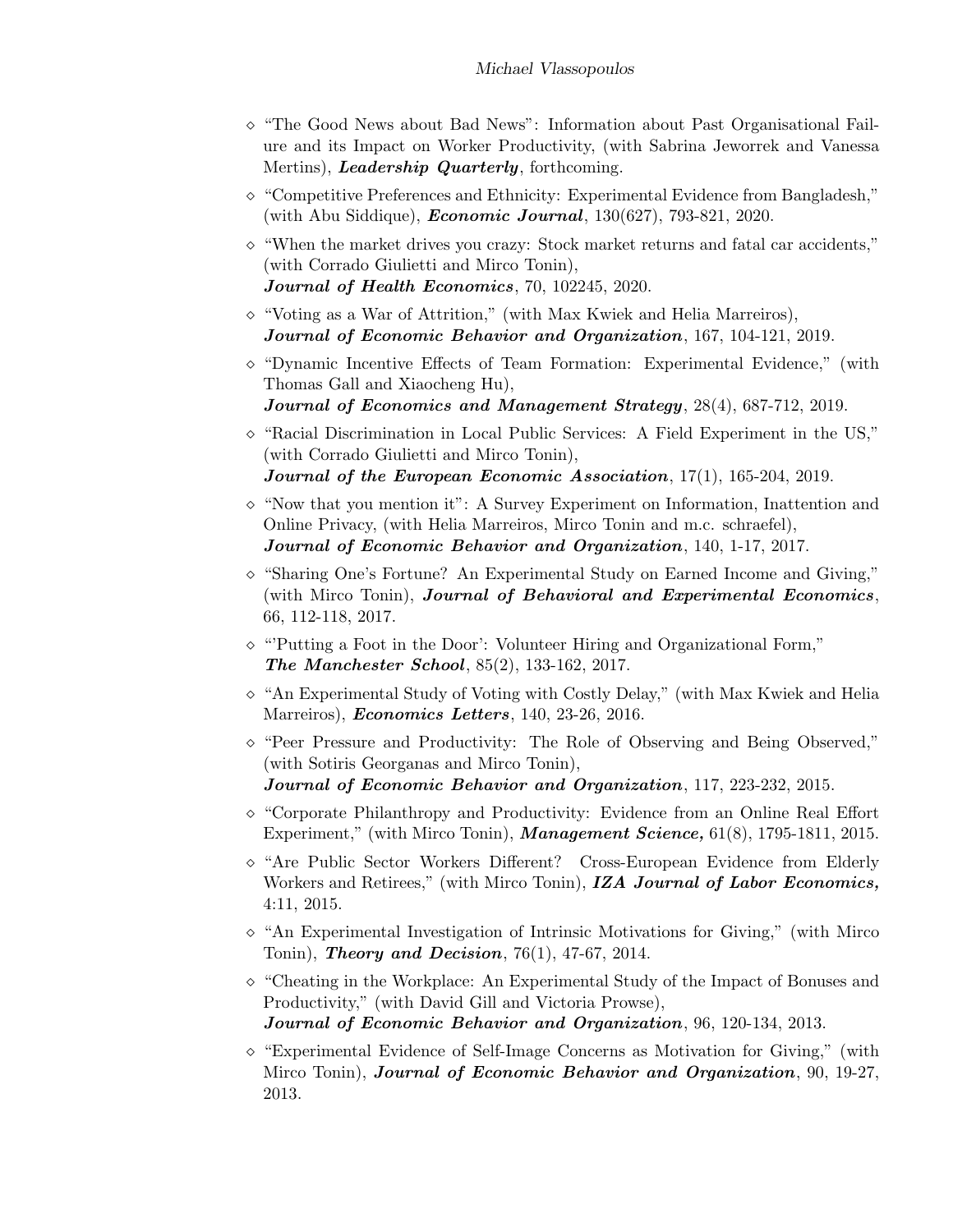|                                                           | $\diamond$ "Disentangling the Sources of Pro-socially Motivated Effort: A Field Experiment,"<br>(with Mirco Tonin), <b>Journal of Public Economics</b> , $94(11-12)$ , $1086-1092$ , $2010$ .                                                                                                              |
|-----------------------------------------------------------|------------------------------------------------------------------------------------------------------------------------------------------------------------------------------------------------------------------------------------------------------------------------------------------------------------|
|                                                           | $\diamond$ "Quality, Reputation and the Choice of Organizational Form,"<br>Journal of Economic Behavior and Organization, 71(2), 515-527, 2009.                                                                                                                                                            |
|                                                           | $\diamond$ "Pro-social Motivation and the Delivery of Social Services," (with Patrick Francois),<br><b>CESifo Economic Studies</b> , $54(1)$ , $22-54$ , $2008$ .                                                                                                                                          |
| PEER REVIEWED<br><b>CONFERENCE</b><br><b>PUBLICATIONS</b> | $\diamond$ Exploring user perceptions of online privacy disclosures (with Helia Marreiros, Richard<br>Gomer, Mirco Tonin, m.c. schraefel). In Proceedings of the 14th International Con-<br>ference on WWW/INTERNET (ICWI).                                                                                |
|                                                           | $\diamond$ "Referral Incentives in Crowdfunding," (with Victor Naroditskiy, Sebastian Stein,<br>Long Tran-Thanh, Mirco Tonin and Nicholas R. Jennings), In Proceedings of the<br>Second AAAI Conference on Human Computation and Crowdsourcing (HCOMP<br>2014), Pittsburgh, US, 02 - 04 Nov 2014, 171-183. |
| PEER REVIEWED<br><b>BOOK CHAPTERS</b>                     | $\diamond$ "Why Give Away your Wealth? An Analysis of the Billionaires' View," (with Jana<br>Sadeh and Mirco Tonin), in: Social Economics, edited by J. Costa-Font and M.<br>Macis, MIT press, 2017.                                                                                                       |
| <b>WORKING</b><br>PAPERS                                  | $\diamond$ Ethnic Mixing in Early Childhood: Evidence from a Randomized Field Experiment<br>and a Structural Model, (with Vincent Boucher, Semih Tumen, Jackie Wahba, and<br>Yves Zenou), April 2021, CEPR Discussion Paper No. 15528, Submitted.                                                          |
|                                                           | $\diamond$ Peers, Gender, and Long-Term Depression, (with Corrado Giulietti and Yves Zenou),<br>May 2020, CEPR Discussion Paper No. 14681, $R\mathcal{B}R$ .                                                                                                                                               |
|                                                           | $\diamond$ Market Competition and Discrimination, (with Abu Siddique and Yves Zenou),<br>March 2020, CEPR Discussion Paper No. 14535, Submitted.                                                                                                                                                           |
|                                                           | $\Diamond$ Paying for what kind of performance? Performance pay and multitasking in mission-<br>oriented jobs, (with Daniel Jones and Mirco Tonin), July 2018, IZA Discussion Paper<br>No. 11674, Submitted.                                                                                               |
|                                                           | $\diamond$ "Concern for Relative Standing and Deception," (with Spyros Galanis), August<br>2014, IZA Discussion Paper No. 8442.                                                                                                                                                                            |
|                                                           | $\diamond$ "The Long-Lived Effects of Historic Climate on the Wealth of Nations," November<br>2009, (with John Bluedorn and Akos Valentinyi), CEPR Discussion Paper No. 7572.                                                                                                                              |
| OTHER<br><b>PUBLICATIONS</b>                              | $\diamond$ "Working Harder for the Greater Good." (with Mirco Tonin), <i>Economic Review</i> ,<br>vol. 30, issue 4, April 2013.                                                                                                                                                                            |
|                                                           | $\Diamond$ "Do social incentives matter? Evidence from an online experiment." (with Mirco<br>Tonin), posted on www.voxeu.org, 26 July 2012.                                                                                                                                                                |
|                                                           | $\diamond$ "Economics of the Third Sector." <i>Economic Review</i> , Volume 28, Issue 3, February<br>2011.                                                                                                                                                                                                 |
|                                                           | $\diamond$ "Are workers motivated by the greater good?" (with Mirco Tonin), posted on<br>www.voxeu.org, 28 May 2010.                                                                                                                                                                                       |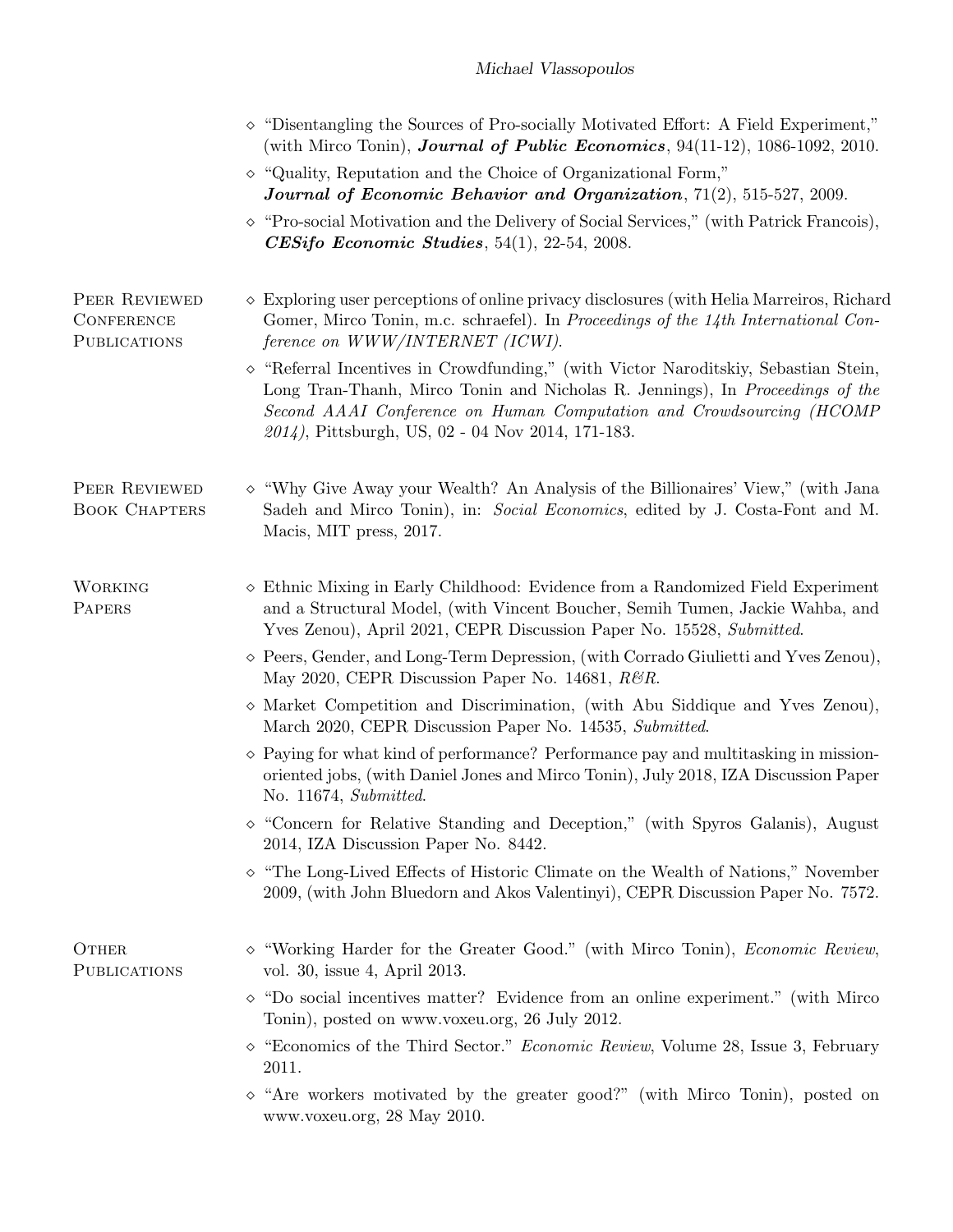|                                   | "Three centuries of climatic variation and the world income distribution." (with<br>John Bluedorn and Akos Valentinyi), posted on www.voxeu.org, December 15, 2009. |  |
|-----------------------------------|---------------------------------------------------------------------------------------------------------------------------------------------------------------------|--|
| <b>EXTERNAL</b>                   | $\Diamond$ Small Research Grant, British Academy, (2015), £8,432, Co-I (with Max Kwiek)                                                                             |  |
| <b>GRANTS</b>                     | $\Diamond$ EPSRC Standard Grant "Meaningful Consent in the Digital Economy", (2013-2016),<br>£830,000, Co-I (with mc schraefel and others)                          |  |
|                                   | Small Research Grant, British Academy, (2013-15), £7,900, Co-I (with V.Naroditskiy<br>♦<br>and others)                                                              |  |
|                                   | $\Diamond$ Small Research Grant, British Academy, (2013-14), £8,000, Co-I (with Spyros Gala-<br>nis).                                                               |  |
|                                   | $\circ$ ESRC First Grant [RES-061-25-0461], (2009-11), £303,000, PI (with Mirco Tonin)                                                                              |  |
|                                   | $\Diamond$ Small Research Grant, British Academy, (2010-13), £4,000, PI (with Mirco Tonin)                                                                          |  |
|                                   | $\Diamond$ Small Research Grant, British Academy, (2009), £4,883, Co-I (with Mirco Tonin)                                                                           |  |
| <b>INTERNAL</b><br><b>GRANTS</b>  | $\Diamond$ SRDF, School of Social Sciences, University of Southampton (2017), (with Jackie                                                                          |  |
|                                   | Wahba)<br>$\diamond$ SRDF, School of Social Sciences, University of Southampton (2014), (with Max<br>Kwiek)                                                         |  |
|                                   | $\diamond$ Strategic Interdisciplinary Research Development Fund, Faculty of Social and Hu-<br>man Sciences, University of Southampton (2013), Co-I                 |  |
|                                   | $\diamond$ SRDF, School of Social Sciences, University of Southampton (2013), (with Mirco<br>Tonin)                                                                 |  |
|                                   | $\diamond$ SRDF, School of Social Sciences, University of Southampton (2012) (with Spyros<br>Galanis)                                                               |  |
|                                   | $\diamond$ Small Grants Scheme, School of Social Sciences, University of Southampton (2008)                                                                         |  |
| AWARDS AND<br><b>SCHOLARSHIPS</b> | "Best Paper Award", Proceedings of the 14th International Conference on<br>WWW/INTERNET (ICWI), Dublin, Ireland, 2015.                                              |  |
|                                   | $\diamond$ Staff Achievement Award, Social Sciences, University of Southampton, March 2013                                                                          |  |
|                                   | $\diamond$ "Best Paper Award", 9th Young Economists' Workshop on Social Economy, Forli,<br>Italy, $2012$                                                            |  |
|                                   | $\Diamond$ TARGET Research Fellowship (2004-2007)                                                                                                                   |  |
|                                   | $\diamond$ Greek-Canadian Association Scholarship (2002)                                                                                                            |  |
|                                   | $\diamond$ McGill University, Department of Economics, Graduate Fellowship (2000)                                                                                   |  |
| ACADEMIC                          | $\diamond$ Free University of Bolzano, May 2018                                                                                                                     |  |
| <b>VISITS</b>                     | $\diamond$ Erasmus School of Economics, Rotterdam, March 2016                                                                                                       |  |
|                                   | $\diamond$ ALBA Graduate Business School, Athens, February-July 2013                                                                                                |  |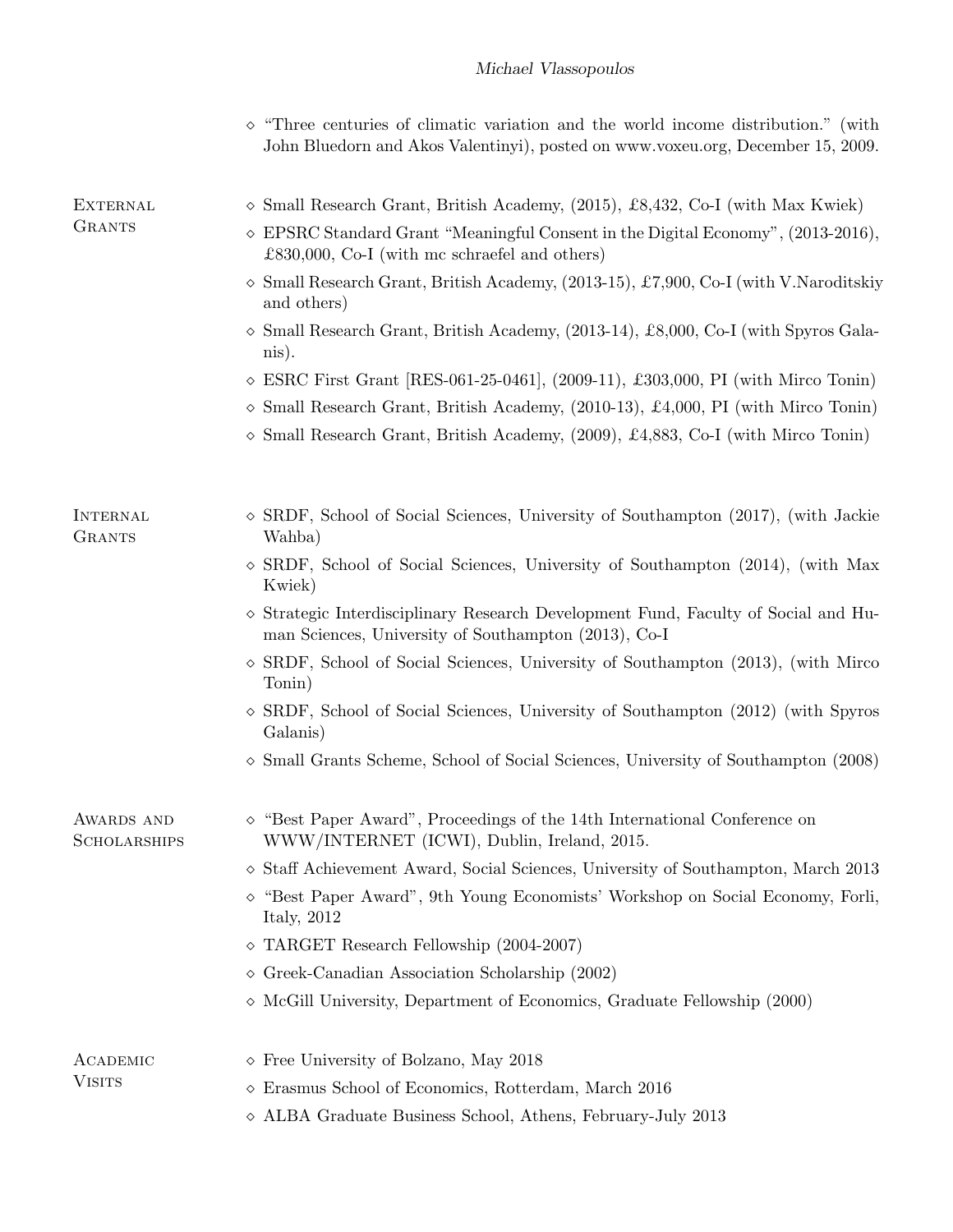- University of Paris Sud XI, March 2010
- IZA, Bonn, September 2010

REFEREEING  $\Diamond$  American Economic Review, B.E. Journal of Economic Analysis & Policy, Economica, Economics of Governance, Economic Inquiry, Economic Journal, Economics Letters, Economic Systems, European Economic Review, Experimental Economics, FinanzArchiv/Public Finance Analysis, Games, Games and Economic Behavior, International Journal of Human-Computer Studies, International Tax and Public Finance, Journal of Behavioral and Experimental Economics, Journal of Business Research, Journal of Development Economics, Journal of Economic Behavior and Organization, Journal of Economics and Management Strategy, Journal of Human Resources, Journal of Industry, Competition and Trade, Journal of Institutional and Theoretical Economics, Journal of Labor Economics, Journal of Public Economics, Journal of Socio-Economics, Kyklos, Labour Economics, Management Science, Manchester School, Nonprofit and Voluntary Sector Quarterly, Oxford Bulletin of Economics and Statistics, Quantitative Economics, Review of Economics and Statistics, Review of Labour Economics and Industrial Relations, Review of Managerial Science, Scandinavian Journal of Economics, Southern Economic Journal, Theory and Decision

| PROFESSIONAL<br><b>ACTIVITIES</b>    | $\diamond$ Member of the Royal Economic Society Conference Programme committee, 2018-20<br>$\diamond$ External Examiner (Undergraduate programs), Royal Holloway, 2015-2019<br>$\diamond$ External Examiner (Postgraduate programs), University of Bristol, 2014-2019<br>$\diamond$ Co-organizer of "Southampton Workshop on Applied Microeconomics", Southamp- |  |
|--------------------------------------|-----------------------------------------------------------------------------------------------------------------------------------------------------------------------------------------------------------------------------------------------------------------------------------------------------------------------------------------------------------------|--|
|                                      | ton, 27-28 June 2019<br>$\diamond$ Co-organizer of Workshop "Economics of Discrimination", Naples, 1-2 September<br>2015                                                                                                                                                                                                                                        |  |
|                                      | $\diamond$ Co-organizer of Workshop "Public Organizations", Vienna, 8-9 September 2014                                                                                                                                                                                                                                                                          |  |
|                                      | $\Diamond$ Co-organizer of Workshop "Behavioural Organizational Economics", IZA, Bonn,<br>17-18 June 2013                                                                                                                                                                                                                                                       |  |
|                                      | $\Diamond$ Co-organizer of Workshop "The Social Dimension of Organizations," Budapest, 27-<br>28 April 2012                                                                                                                                                                                                                                                     |  |
|                                      | $\Diamond$ Co-organizer of Workshop "The Determinants and Implications of Prosocial Be-<br>haviour," Southampton, 6-7 May 2011                                                                                                                                                                                                                                  |  |
|                                      | $\diamond$ Organizer Applied Seminar, 2011-12                                                                                                                                                                                                                                                                                                                   |  |
|                                      | $\diamond$ Organizer Micro Seminar, 2012-13                                                                                                                                                                                                                                                                                                                     |  |
|                                      | $\diamond$ Editorial Board Member, <i>Economic Review</i> , November 2011-March 2014                                                                                                                                                                                                                                                                            |  |
|                                      |                                                                                                                                                                                                                                                                                                                                                                 |  |
| <b>TEACHING</b><br><b>EXPERIENCE</b> | $\diamond$ Panel Data and Microeconometrics, University of Southampton, Spring 2017, 2018,<br>2019, 2020, 2021                                                                                                                                                                                                                                                  |  |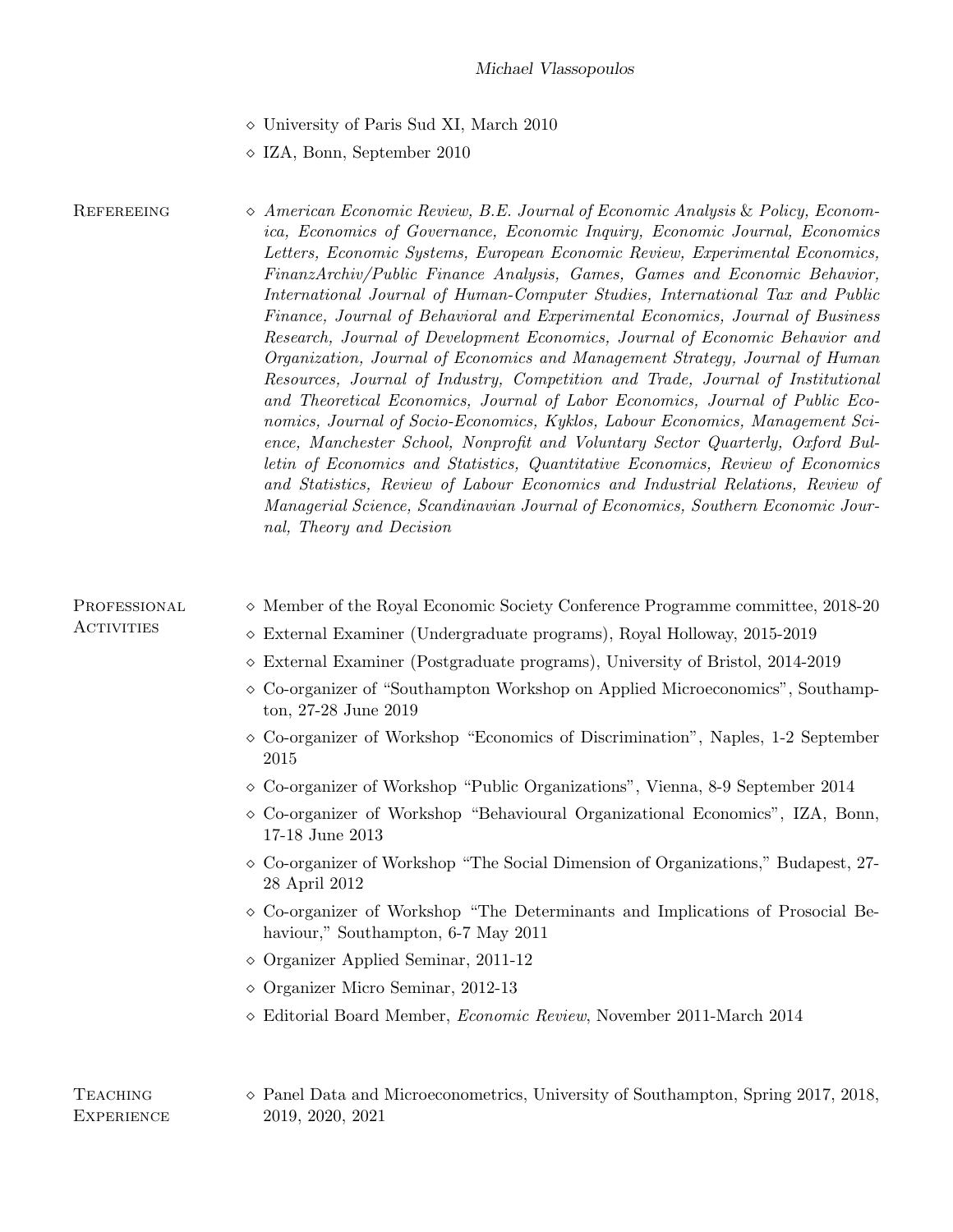|                                                     | $\diamond$ Research Skills for an Economist, University of Southampton, Spring 2018<br>$\diamond$ Economic Policy Analysis, LSE, Fall 2015<br>$\diamond$ Business Economics, University of Southampton, Fall 2014, 2015<br>$\diamond$ Public Economics, University of Southampton, Spring 2008, 2009, 2010, 2012<br>$\diamond$ Applied Microeconomics 2, University of Southampton, Fall 2007, 2008, 2009<br>$\diamond$ Microeconomic Theory 2, University of Southampton, Fall 2012, 2013<br>$\diamond$ Mathematics for Economics, University of Southampton, Spring 2009, 2010, 2012,<br>Fall 2012, 2013, 2014                                                                                                                                                                                                                                                                                                                                                                                                                                                                                                                                                               |
|-----------------------------------------------------|--------------------------------------------------------------------------------------------------------------------------------------------------------------------------------------------------------------------------------------------------------------------------------------------------------------------------------------------------------------------------------------------------------------------------------------------------------------------------------------------------------------------------------------------------------------------------------------------------------------------------------------------------------------------------------------------------------------------------------------------------------------------------------------------------------------------------------------------------------------------------------------------------------------------------------------------------------------------------------------------------------------------------------------------------------------------------------------------------------------------------------------------------------------------------------|
|                                                     | $\diamond$ Introduction to Statistics for Economics, University of Southampton, Spring 2012<br>$\diamond$ Mini Course on Nonprofit Organizations and Prosocial Motivation, University of<br>Paris Sud XI, March 2010                                                                                                                                                                                                                                                                                                                                                                                                                                                                                                                                                                                                                                                                                                                                                                                                                                                                                                                                                           |
| PHD<br><b>SUPERVISION</b>                           | $\diamond$ Current: Aleksandra Nazeraj (main supervisor), Xiwen Luo (main supervisor)<br>$\diamond$ Past: Lunzheng Li, Jana Sadeh, Burak Kagan Demirtas, Abu Siddique, Larissa<br>Marioni, Xiaocheng Hu, Elif Kara, Stylianos Kotronis, Richard Gomer                                                                                                                                                                                                                                                                                                                                                                                                                                                                                                                                                                                                                                                                                                                                                                                                                                                                                                                          |
| <b>UNIVERSITY</b><br>DEPARTMENTAL<br><b>SERVICE</b> | $\diamond$ Impact Champion, 2015-ongoing<br>$\diamond$ Social Sciences, Education, Geography and Mathematics (SSEGM) Ethics Sub-<br>Committee, September 2011-2015<br>$\diamond$ Hiring Interview Panel, December 2011, September 2012, June 2014, June 2019                                                                                                                                                                                                                                                                                                                                                                                                                                                                                                                                                                                                                                                                                                                                                                                                                                                                                                                   |
| <b>CONFERENCE</b><br>AND SEMINAR<br>PRESENTATIONS   | $\Diamond$ 2021: AEA-ASSA Meeting (Virtual), University of Portsmouth (Virtual), University<br>of Minho (Virtual).<br>$\sim$ 2020: 13th Migration and Development Conference (Virtual); 1st EBRD & King's<br>College London Workshop on the Economics and Politics of Migration (Virtual).<br>$\Diamond$ 2019: Cambridge Judge Business School.<br>$\Diamond$ 2018: Birmingham; Free University Bolzano; IZA World Labor Conference, Berlin.<br>$\Diamond$ 2017: Birmingham; Royal Economic Society's Conference, Bristol; SEEDEC 2017,<br>Norwich.<br>$\Diamond$ 2016: Newcastle; Erasmus School of Economics; Surrey; "Discrimination at Work"<br>Workshop, Rotterdam, Netherlands.<br>$\sim$ 2015: Middlesex University; University of Trier; ESRC/BAE Seminar on servitiza-<br>tion and data, University of Cambridge; London Experimental Workshop 2015.<br>$\Diamond$ 2014: 17th Colloquium on Personnel Economics, Cologne; Royal Economic Soci-<br>ety's Conference, Manchester; 2014 ZEW Public Finance Conference, Mannheim;<br>PEUK 2014, Bristol; "The Impact of Institutions and Regulation on Public Services<br>Conference", CMPO, Bristol; University of York. |